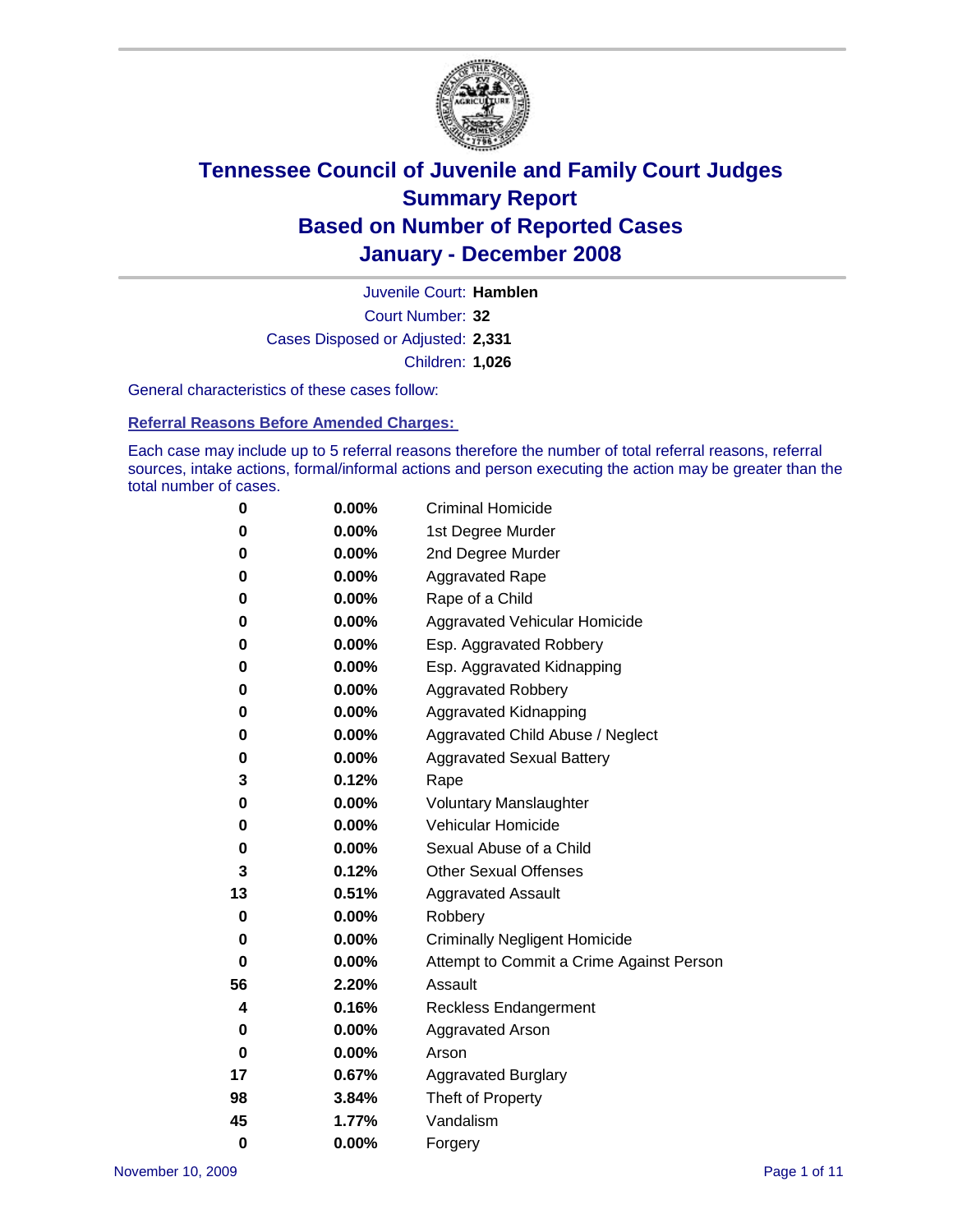

Court Number: **32** Juvenile Court: **Hamblen** Cases Disposed or Adjusted: **2,331** Children: **1,026**

#### **Referral Reasons Before Amended Charges:**

Each case may include up to 5 referral reasons therefore the number of total referral reasons, referral sources, intake actions, formal/informal actions and person executing the action may be greater than the total number of cases.

| 0                       | 0.00%    | <b>Worthless Checks</b>                                     |
|-------------------------|----------|-------------------------------------------------------------|
| $\mathbf 2$             | 0.08%    | Illegal Possession / Fraudulent Use of Credit / Debit Cards |
| 16                      | 0.63%    | <b>Burglary</b>                                             |
| 4                       | 0.16%    | Unauthorized Use of a Vehicle                               |
| 0                       | 0.00%    | <b>Cruelty to Animals</b>                                   |
| 0                       | $0.00\%$ | Sale of Controlled Substances                               |
| 8                       | 0.31%    | <b>Other Drug Offenses</b>                                  |
| 31                      | 1.22%    | <b>Possession of Controlled Substances</b>                  |
| $\mathbf 0$             | 0.00%    | <b>Criminal Attempt</b>                                     |
| 8                       | 0.31%    | Carrying Weapons on School Property                         |
| 8                       | 0.31%    | Unlawful Carrying / Possession of a Weapon                  |
| 8                       | 0.31%    | <b>Evading Arrest</b>                                       |
| 3                       | 0.12%    | Escape                                                      |
| $\mathbf{2}$            | 0.08%    | Driving Under Influence (DUI)                               |
| 29                      | 1.14%    | Possession / Consumption of Alcohol                         |
| 12                      | 0.47%    | Resisting Stop, Frisk, Halt, Arrest or Search               |
| 1                       | 0.04%    | <b>Aggravated Criminal Trespass</b>                         |
| 7                       | 0.27%    | Harassment                                                  |
| $\bf{0}$                | $0.00\%$ | Failure to Appear                                           |
| 14                      | 0.55%    | Filing a False Police Report                                |
| 4                       | 0.16%    | Criminal Impersonation                                      |
| 100                     | 3.92%    | <b>Disorderly Conduct</b>                                   |
| $\overline{\mathbf{z}}$ | 0.27%    | <b>Criminal Trespass</b>                                    |
| 10                      | 0.39%    | <b>Public Intoxication</b>                                  |
| $\bf{0}$                | $0.00\%$ | Gambling                                                    |
| 84                      | 3.30%    | Traffic                                                     |
| 1                       | 0.04%    | Local Ordinances                                            |
| 0                       | 0.00%    | Violation of Wildlife Regulations                           |
| 0                       | $0.00\%$ | Contempt of Court                                           |
| 134                     | 5.26%    | Violation of Probation                                      |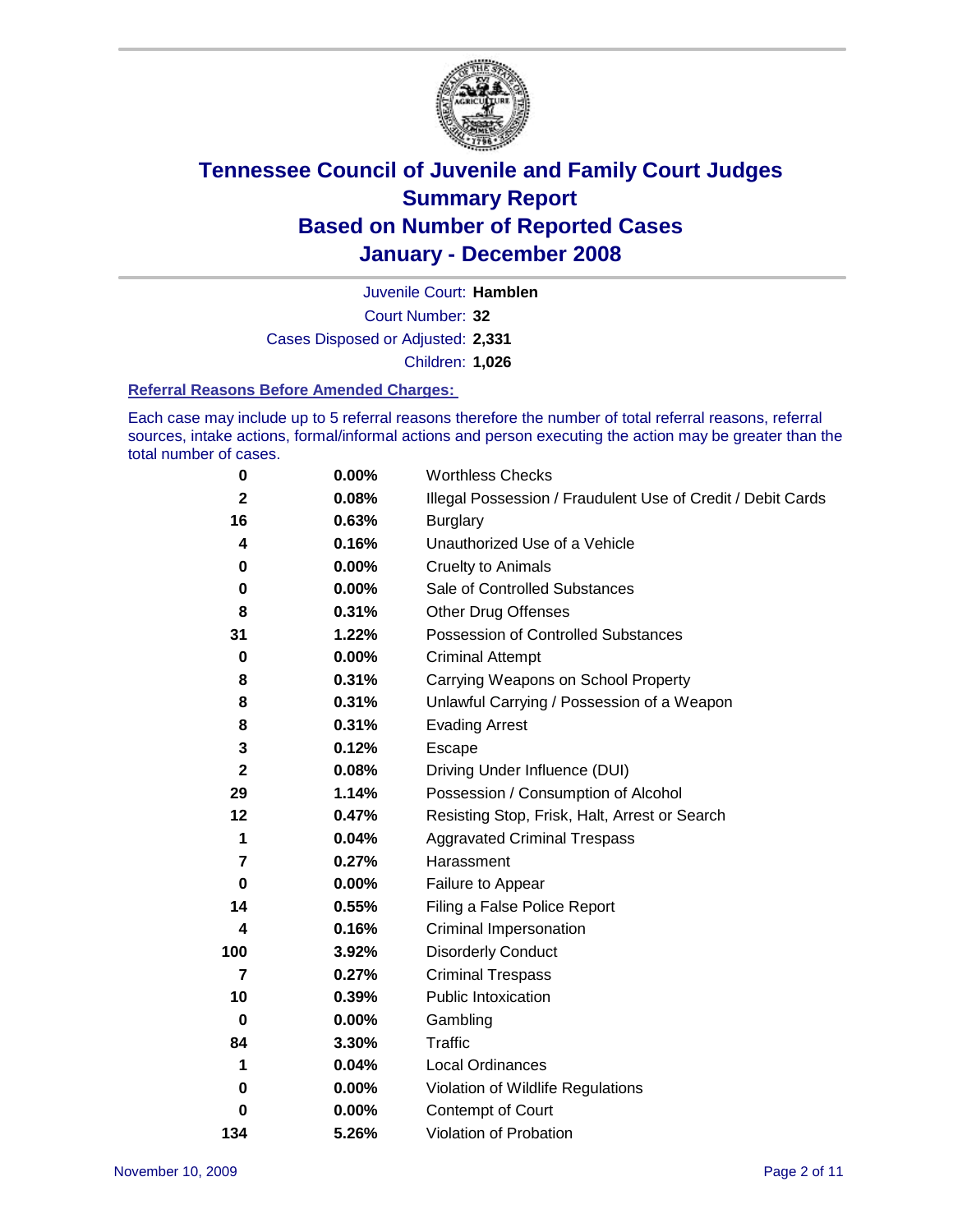

Court Number: **32** Juvenile Court: **Hamblen** Cases Disposed or Adjusted: **2,331** Children: **1,026**

#### **Referral Reasons Before Amended Charges:**

Each case may include up to 5 referral reasons therefore the number of total referral reasons, referral sources, intake actions, formal/informal actions and person executing the action may be greater than the total number of cases.

| 2,549       | 100.00%  | <b>Total Referrals</b>                |
|-------------|----------|---------------------------------------|
| 131         | 5.14%    | Other                                 |
| 0           | 0.00%    | <b>Consent to Marry</b>               |
| 0           | $0.00\%$ | <b>Request for Medical Treatment</b>  |
| $\bf{0}$    | 0.00%    | <b>Child Support</b>                  |
| 8           | 0.31%    | Paternity / Legitimation              |
| 9           | 0.35%    | Visitation                            |
| 103         | 4.04%    | Custody                               |
| 160         | 6.28%    | <b>Foster Care Review</b>             |
| 17          | 0.67%    | <b>Administrative Review</b>          |
| 266         | 10.44%   | <b>Judicial Review</b>                |
| 9           | 0.35%    | Violation of Informal Adjustment      |
| 3           | 0.12%    | Violation of Pretrial Diversion       |
| 66          | 2.59%    | <b>Termination of Parental Rights</b> |
| 766         | 30.05%   | Dependency / Neglect                  |
| $\bf{0}$    | 0.00%    | <b>Physically Abused Child</b>        |
| $\mathbf 2$ | 0.08%    | <b>Sexually Abused Child</b>          |
| 8           | 0.31%    | Violation of Curfew                   |
| 6           | 0.24%    | Violation of a Valid Court Order      |
| 63          | 2.47%    | Possession of Tobacco Products        |
| 0           | 0.00%    | Out-of-State Runaway                  |
| 45          | 1.77%    | In-State Runaway                      |
| 110         | 4.32%    | Truancy                               |
| 21          | 0.82%    | <b>Unruly Behavior</b>                |
| 24          | 0.94%    | Violation of Aftercare                |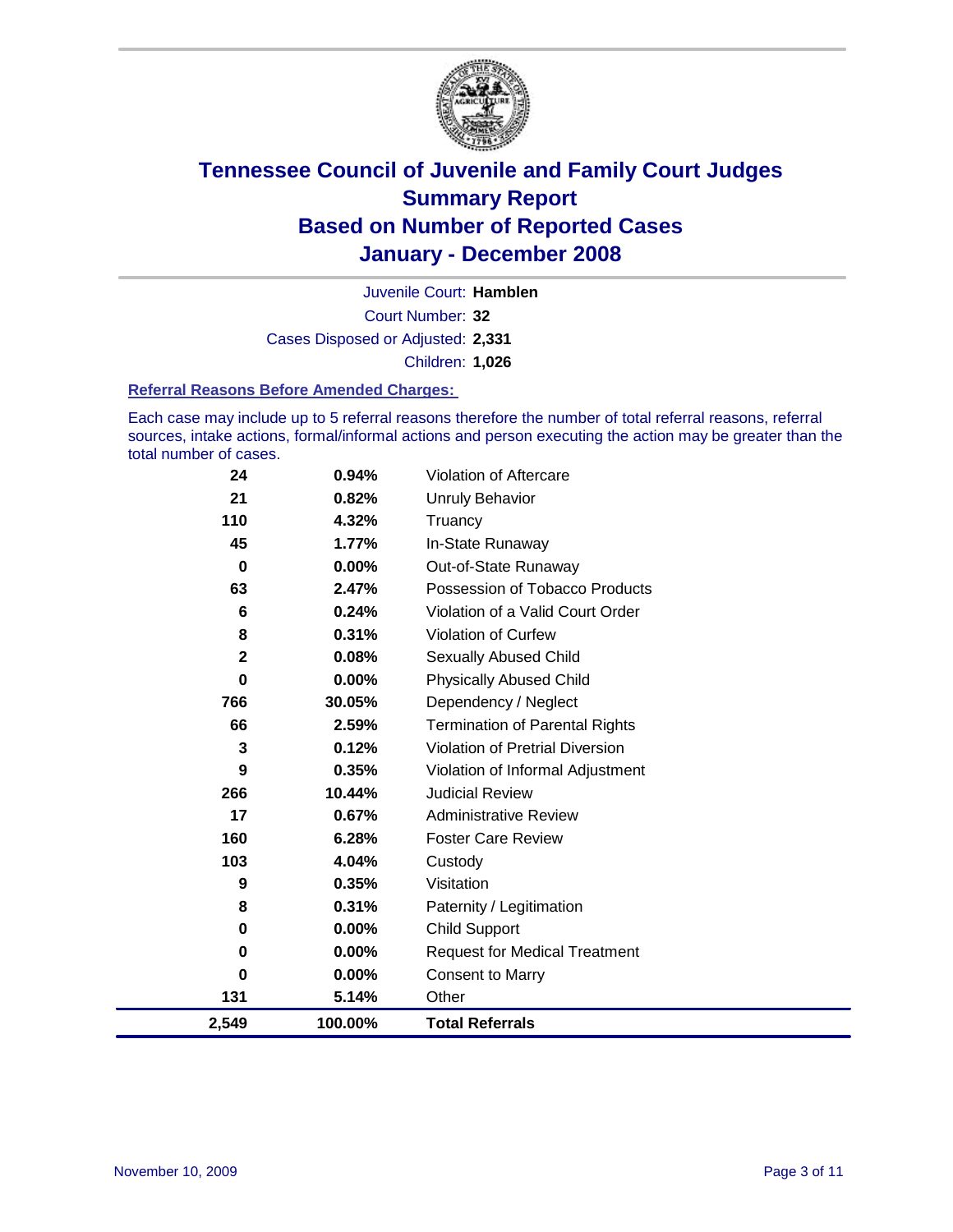

| Juvenile Court: Hamblen    |                                   |                                   |  |  |  |  |  |
|----------------------------|-----------------------------------|-----------------------------------|--|--|--|--|--|
| Court Number: 32           |                                   |                                   |  |  |  |  |  |
|                            | Cases Disposed or Adjusted: 2,331 |                                   |  |  |  |  |  |
|                            | Children: 1,026                   |                                   |  |  |  |  |  |
| <b>Referral Sources: 1</b> |                                   |                                   |  |  |  |  |  |
| 620                        | 24.32%                            | Law Enforcement                   |  |  |  |  |  |
| 137                        | 5.37%                             | Parents                           |  |  |  |  |  |
| 91                         | 3.57%                             | <b>Relatives</b>                  |  |  |  |  |  |
| $\bf{0}$                   | 0.00%                             | Self                              |  |  |  |  |  |
| 126                        | 4.94%                             | School                            |  |  |  |  |  |
| $\mathbf{2}$               | 0.08%                             | <b>CSA</b>                        |  |  |  |  |  |
| 1,074                      | 42.13%                            | <b>DCS</b>                        |  |  |  |  |  |
| 0                          | $0.00\%$                          | <b>Other State Department</b>     |  |  |  |  |  |
| 0                          | $0.00\%$                          | <b>District Attorney's Office</b> |  |  |  |  |  |
| 370                        | 14.52%                            | <b>Court Staff</b>                |  |  |  |  |  |
| 0                          | $0.00\%$                          | Social Agency                     |  |  |  |  |  |
| 21                         | 0.82%                             | <b>Other Court</b>                |  |  |  |  |  |
| 58                         | 2.28%                             | Victim                            |  |  |  |  |  |
| $\mathbf{2}$               | 0.08%                             | Child & Parent                    |  |  |  |  |  |
| 0                          | $0.00\%$                          | Hospital                          |  |  |  |  |  |
| $\overline{2}$             | 0.08%                             | Unknown                           |  |  |  |  |  |
| 46                         | 1.80%                             | Other                             |  |  |  |  |  |

### **Age of Child at Referral: 2**

| 1.026 | 100.00% | <b>Total Child Count</b> |
|-------|---------|--------------------------|
| 0     | 0.00%   | <b>Unknown</b>           |
| 10    | 0.97%   | Ages 19 and Over         |
| 214   | 20.86%  | Ages 17 through 18       |
| 272   | 26.51%  | Ages 15 through 16       |
| 121   | 11.79%  | Ages 13 through 14       |
| 66    | 6.43%   | Ages 11 through 12       |
| 343   | 33.43%  | Ages 10 and Under        |
|       |         |                          |

<sup>1</sup> If different than number of Referral Reasons (2549), verify accuracy of your court's data.

<sup>2</sup> One child could be counted in multiple categories, verify accuracy of your court's data

**2,549 100.00% Total Referral Sources**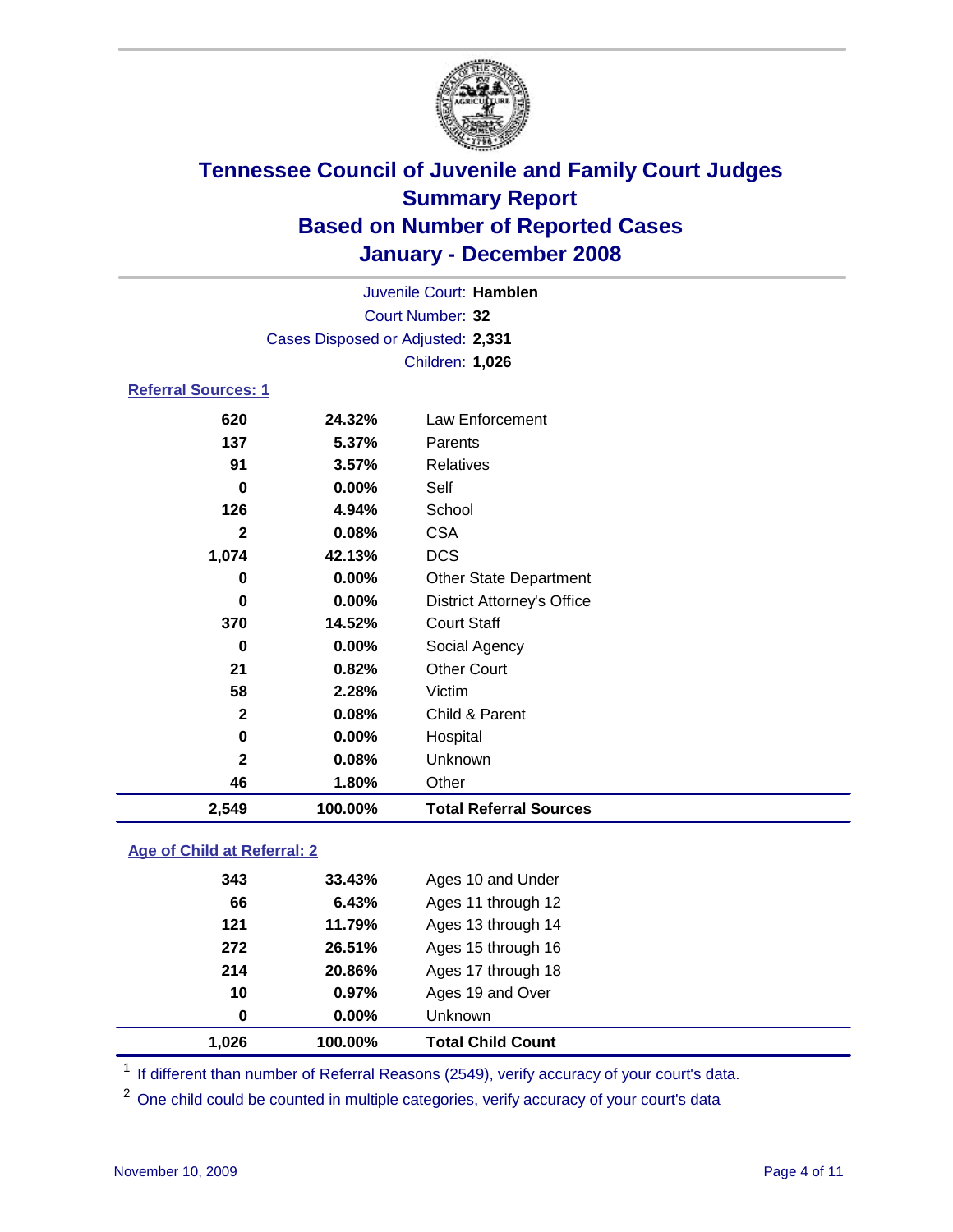

| Juvenile Court: Hamblen                 |                                   |                          |  |  |  |
|-----------------------------------------|-----------------------------------|--------------------------|--|--|--|
| Court Number: 32                        |                                   |                          |  |  |  |
|                                         | Cases Disposed or Adjusted: 2,331 |                          |  |  |  |
|                                         | Children: 1,026                   |                          |  |  |  |
| Sex of Child: 1                         |                                   |                          |  |  |  |
| 589                                     | 57.41%                            | Male                     |  |  |  |
| 437                                     | 42.59%                            | Female                   |  |  |  |
| $\bf{0}$                                | 0.00%                             | Unknown                  |  |  |  |
| 1,026                                   | 100.00%                           | <b>Total Child Count</b> |  |  |  |
| <b>Race of Child: 1</b>                 |                                   |                          |  |  |  |
| 923                                     | 89.96%                            | White                    |  |  |  |
| 86                                      | 8.38%                             | African American         |  |  |  |
| 0                                       | 0.00%                             | Native American          |  |  |  |
| $\mathbf{2}$                            | 0.19%                             | Asian                    |  |  |  |
| 10                                      | 0.97%                             | Mixed                    |  |  |  |
| 5                                       | 0.49%                             | Unknown                  |  |  |  |
| 1,026                                   | 100.00%                           | <b>Total Child Count</b> |  |  |  |
| <b>Hispanic Origin: 1</b>               |                                   |                          |  |  |  |
| 91                                      | 8.87%                             | Yes                      |  |  |  |
| 931                                     | 90.74%                            | No                       |  |  |  |
| 4                                       | 0.39%                             | Unknown                  |  |  |  |
| 1,026                                   | 100.00%                           | <b>Total Child Count</b> |  |  |  |
| <b>School Enrollment of Children: 1</b> |                                   |                          |  |  |  |
| 729                                     | 71.05%                            | Yes                      |  |  |  |
| 293                                     | 28.56%                            | No                       |  |  |  |
| 4                                       | 0.39%                             | Unknown                  |  |  |  |
| 1,026                                   | 100.00%                           | <b>Total Child Count</b> |  |  |  |

<sup>1</sup> One child could be counted in multiple categories, verify accuracy of your court's data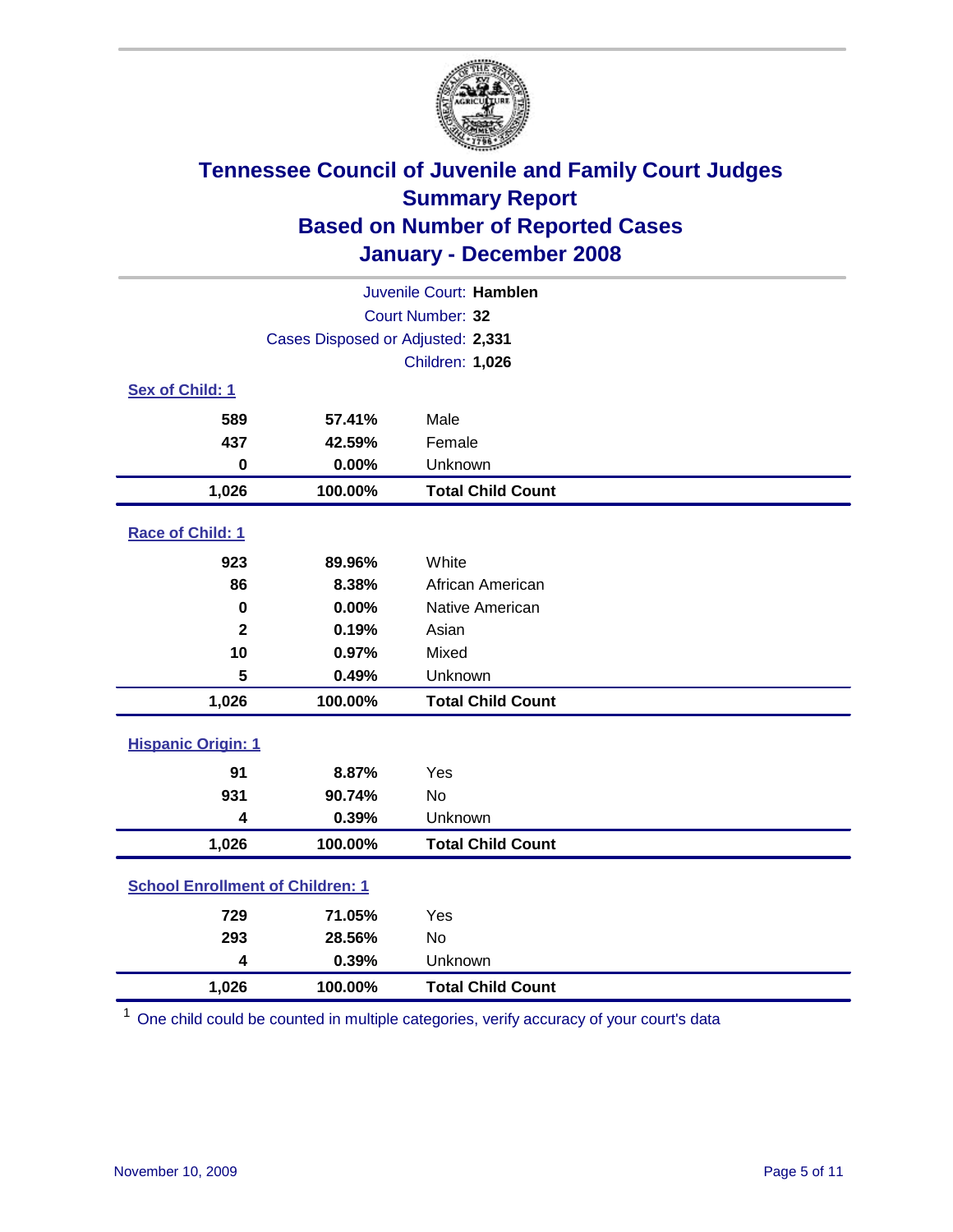

Court Number: **32** Juvenile Court: **Hamblen** Cases Disposed or Adjusted: **2,331** Children: **1,026**

### **Living Arrangement of Child at Time of Referral: 1**

| 1,026        | 100.00%  | <b>Total Child Count</b>     |
|--------------|----------|------------------------------|
| 10           | 0.97%    | Other                        |
| 6            | 0.58%    | Unknown                      |
| 11           | 1.07%    | Independent                  |
| $\mathbf{2}$ | 0.19%    | In an Institution            |
| 4            | $0.39\%$ | In a Residential Center      |
| 12           | 1.17%    | In a Group Home              |
| 129          | 12.57%   | With Foster Family           |
| 0            | $0.00\%$ | With Adoptive Parents        |
| 251          | 24.46%   | <b>With Relatives</b>        |
| 91           | 8.87%    | With Father                  |
| 324          | 31.58%   | With Mother                  |
| 18           | 1.75%    | With Mother and Stepfather   |
| 10           | $0.97\%$ | With Father and Stepmother   |
| 158          | 15.40%   | With Both Biological Parents |
|              |          |                              |

#### **Type of Detention: 2**

| 2,331 | 100.00%  | <b>Total Detention Count</b> |  |
|-------|----------|------------------------------|--|
| 3     | 0.13%    | Other                        |  |
| 2,203 | 94.51%   | Does Not Apply               |  |
| 0     | $0.00\%$ | <b>Unknown</b>               |  |
| 0     | 0.00%    | <b>Psychiatric Hospital</b>  |  |
| 0     | 0.00%    | Jail - No Separation         |  |
| 0     | $0.00\%$ | Jail - Partial Separation    |  |
| 0     | $0.00\%$ | Jail - Complete Separation   |  |
| 115   | 4.93%    | Juvenile Detention Facility  |  |
| 10    | 0.43%    | Non-Secure Placement         |  |
|       |          |                              |  |

<sup>1</sup> One child could be counted in multiple categories, verify accuracy of your court's data

<sup>2</sup> If different than number of Cases (2331) verify accuracy of your court's data.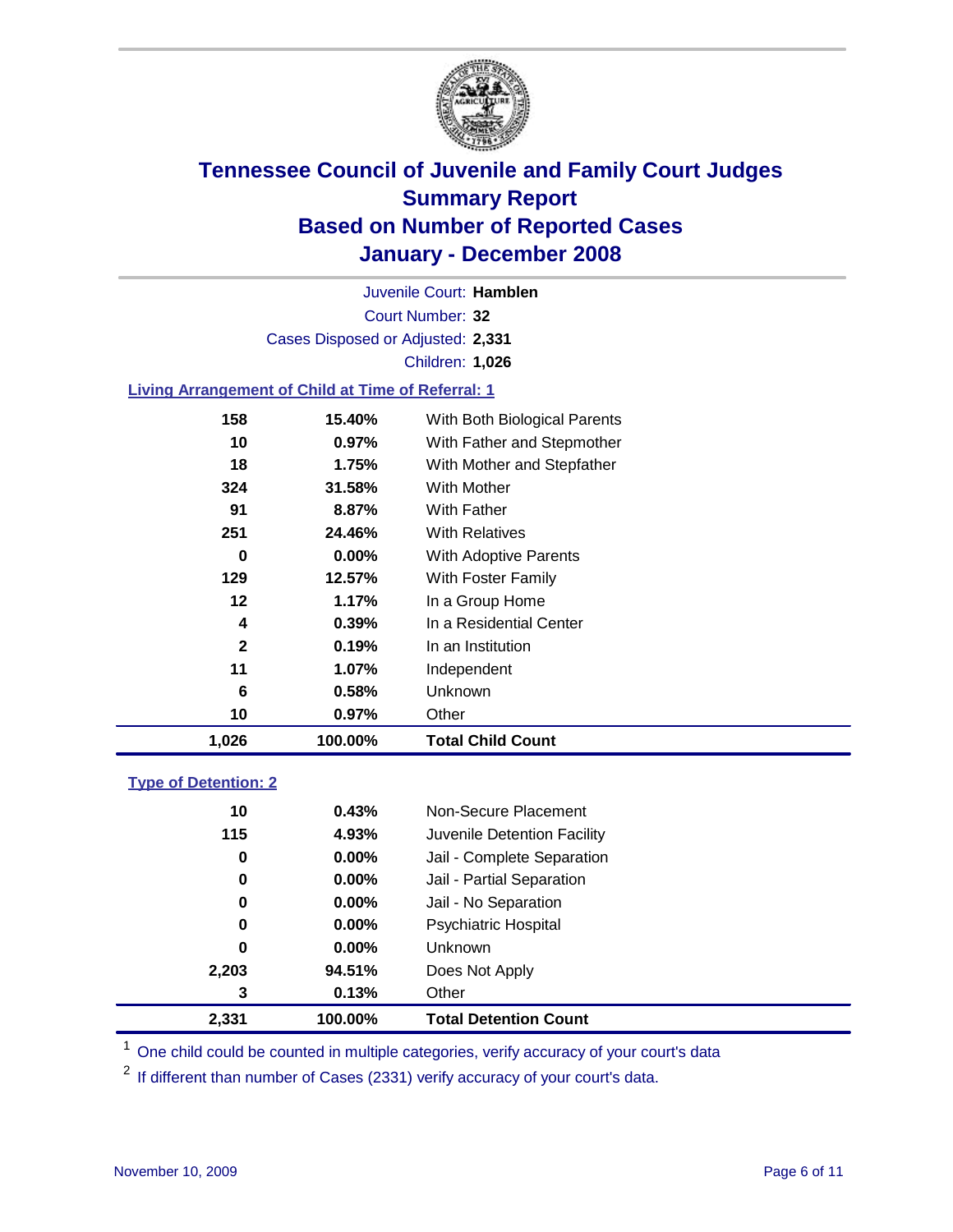

|                                   | Juvenile Court: Hamblen                            |                                      |  |  |  |  |
|-----------------------------------|----------------------------------------------------|--------------------------------------|--|--|--|--|
|                                   | Court Number: 32                                   |                                      |  |  |  |  |
|                                   | Cases Disposed or Adjusted: 2,331                  |                                      |  |  |  |  |
|                                   | Children: 1,026                                    |                                      |  |  |  |  |
|                                   | <b>Placement After Secure Detention Hearing: 1</b> |                                      |  |  |  |  |
| 82                                | 3.52%                                              | Returned to Prior Living Arrangement |  |  |  |  |
| 34                                | 1.46%                                              | Juvenile Detention Facility          |  |  |  |  |
|                                   | 0.04%                                              | Jail                                 |  |  |  |  |
|                                   | 0.04%                                              | Shelter / Group Home                 |  |  |  |  |
| 0                                 | 0.00%                                              | <b>Foster Family Home</b>            |  |  |  |  |
| 0                                 | 0.00%                                              | Psychiatric Hospital                 |  |  |  |  |
| O                                 | 0.00%                                              | Unknown                              |  |  |  |  |
| 2,213                             | 94.94%                                             | Does Not Apply                       |  |  |  |  |
| 0                                 | $0.00\%$                                           | Other                                |  |  |  |  |
|                                   |                                                    |                                      |  |  |  |  |
| 2,331                             | 100.00%                                            | <b>Total Placement Count</b>         |  |  |  |  |
|                                   |                                                    |                                      |  |  |  |  |
| <b>Intake Actions: 2</b><br>2,067 | 81.09%                                             | <b>Petition Filed</b>                |  |  |  |  |
| 57                                | 2.24%                                              | <b>Motion Filed</b>                  |  |  |  |  |
| 0                                 | 0.00%                                              | <b>Citation Processed</b>            |  |  |  |  |
|                                   | 0.04%                                              | Notification of Paternity Processed  |  |  |  |  |
| 259                               | 10.16%                                             | Scheduling of Judicial Review        |  |  |  |  |
| 15                                | 0.59%                                              | Scheduling of Administrative Review  |  |  |  |  |
| 150                               | 5.88%                                              | Scheduling of Foster Care Review     |  |  |  |  |
| 0                                 | 0.00%                                              | Unknown                              |  |  |  |  |
| 0                                 | 0.00%                                              | Does Not Apply                       |  |  |  |  |
| $\bf{0}$                          | 0.00%                                              | Other                                |  |  |  |  |

<sup>1</sup> If different than number of Cases (2331) verify accuracy of your court's data.

<sup>2</sup> If different than number of Referral Reasons (2549), verify accuracy of your court's data.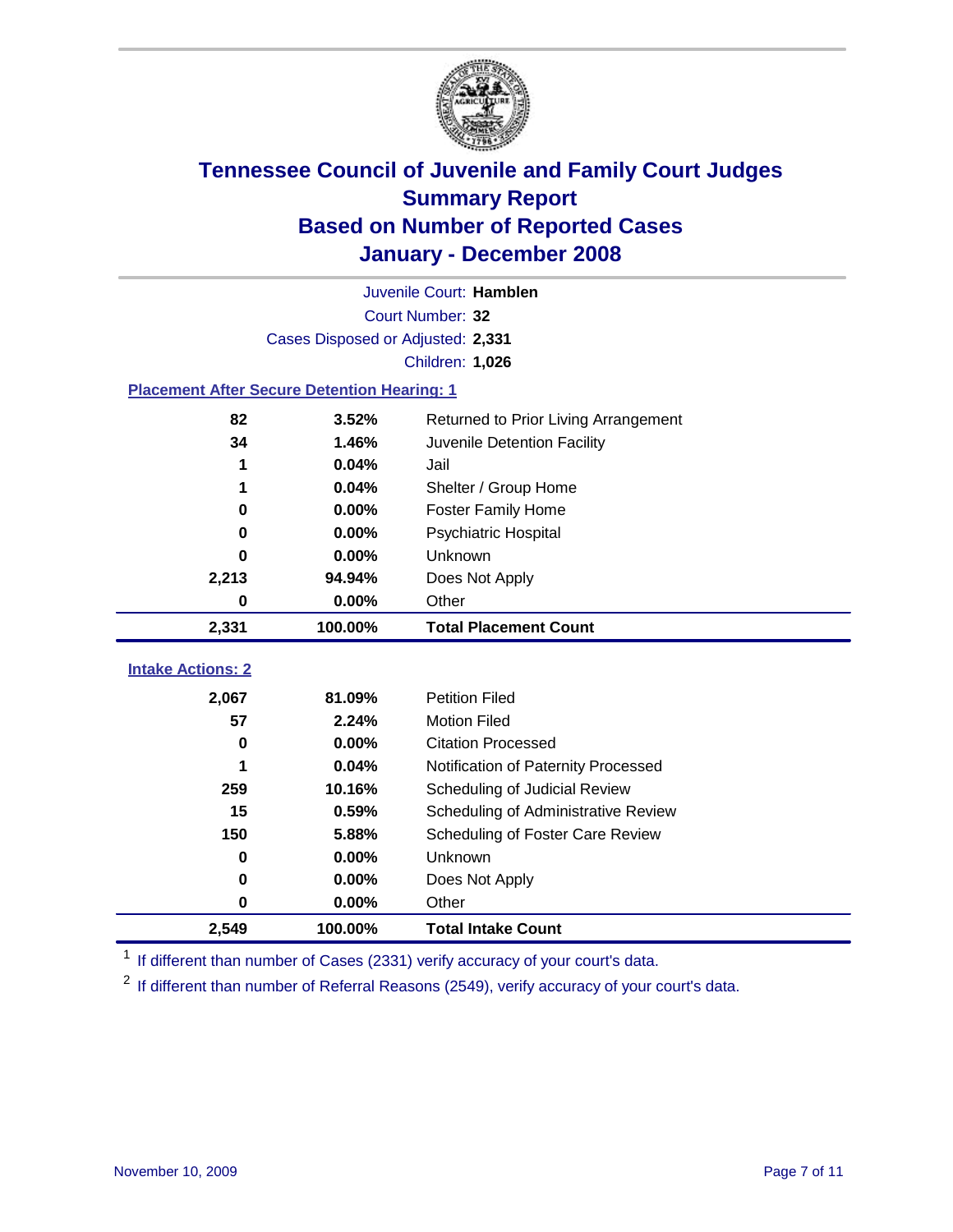

Court Number: **32** Juvenile Court: **Hamblen** Cases Disposed or Adjusted: **2,331** Children: **1,026**

#### **Last Grade Completed by Child: 1**

| 1,026        | 100.00% | <b>Total Child Count</b>     |
|--------------|---------|------------------------------|
| 9            | 0.88%   | Other                        |
| 15           | 1.46%   | Unknown                      |
| $\bf{0}$     | 0.00%   | <b>Never Attended School</b> |
| 5            | 0.49%   | Graduated                    |
| 11           | 1.07%   | <b>GED</b>                   |
| $\bf{0}$     | 0.00%   | Non-Graded Special Ed        |
| $\mathbf{2}$ | 0.19%   | 12th Grade                   |
| 96           | 9.36%   | 11th Grade                   |
| 142          | 13.84%  | 10th Grade                   |
| 140          | 13.65%  | 9th Grade                    |
| 124          | 12.09%  | 8th Grade                    |
| 46           | 4.48%   | 7th Grade                    |
| 43           | 4.19%   | 6th Grade                    |
| 38           | 3.70%   | 5th Grade                    |
| 19           | 1.85%   | 4th Grade                    |
| 20           | 1.95%   | 3rd Grade                    |
| 14           | 1.36%   | 2nd Grade                    |
| 24           | 2.34%   | 1st Grade                    |
| 30           | 2.92%   | Kindergarten                 |
| 6            | 0.58%   | Preschool                    |
| 242          | 23.59%  | Too Young for School         |

### **Enrolled in Special Education: 1**

| 52    | 5.07%   | Yes                      |
|-------|---------|--------------------------|
| 958   | 93.37%  | No                       |
| 16    | 1.56%   | Unknown                  |
| 1,026 | 100.00% | <b>Total Child Count</b> |

One child could be counted in multiple categories, verify accuracy of your court's data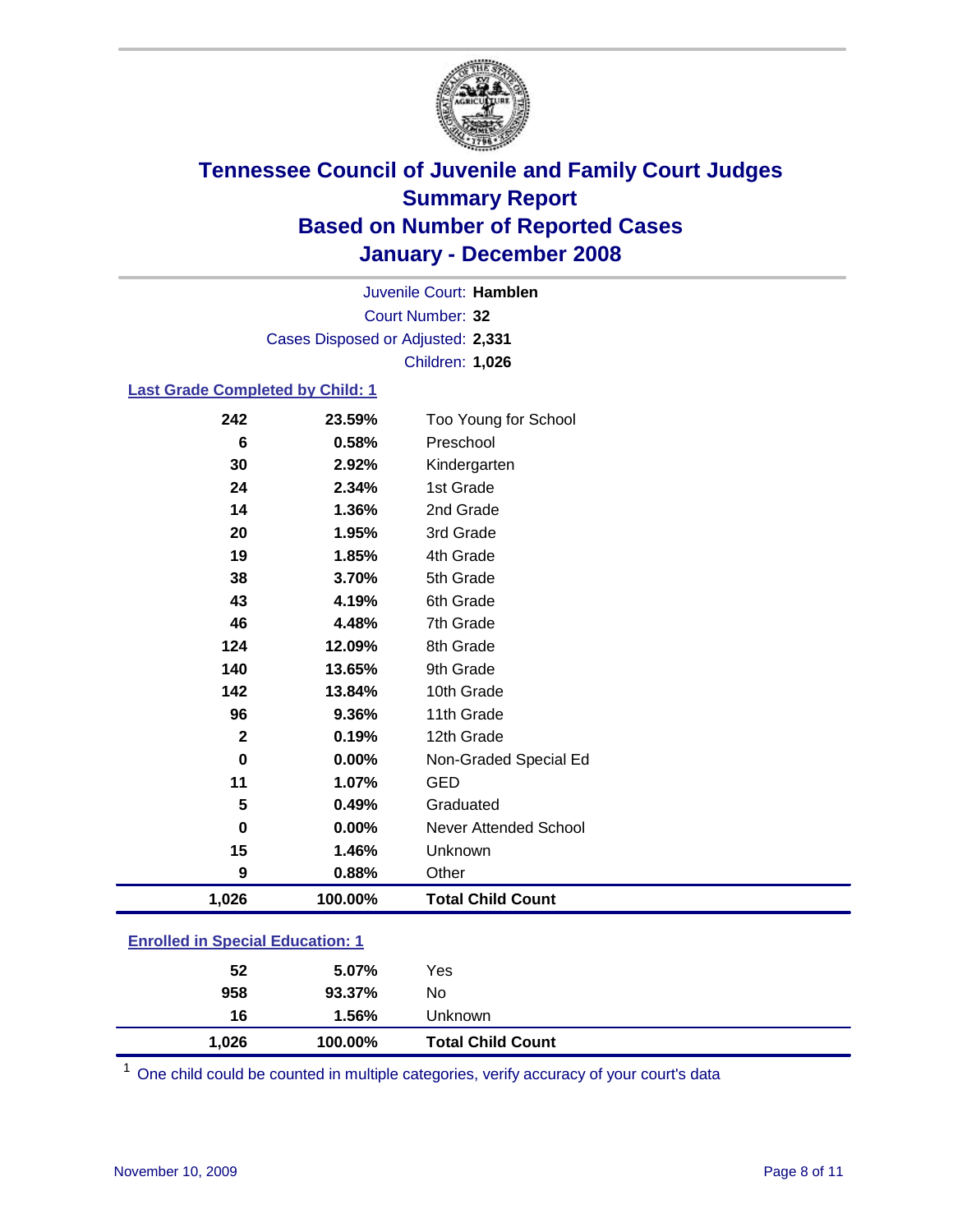

| Juvenile Court: Hamblen |                                   |                           |  |  |  |
|-------------------------|-----------------------------------|---------------------------|--|--|--|
|                         | Court Number: 32                  |                           |  |  |  |
|                         | Cases Disposed or Adjusted: 2,331 |                           |  |  |  |
|                         | Children: 1,026                   |                           |  |  |  |
|                         | <b>Action Executed By: 1</b>      |                           |  |  |  |
| 1,593                   | 62.50%                            | Judge                     |  |  |  |
| 616                     | 24.17%                            | Referee                   |  |  |  |
| 340                     | 13.34%                            | <b>YSO</b>                |  |  |  |
| 0                       | $0.00\%$                          | Other                     |  |  |  |
| 0                       | $0.00\%$                          | Unknown                   |  |  |  |
| 2,549                   | 100.00%                           | <b>Total Action Count</b> |  |  |  |

### **Formal / Informal Actions: 1**

| 72    | 2.82%    | Dismissed                                        |
|-------|----------|--------------------------------------------------|
| 46    | $1.80\%$ | Retired / Nolle Prosequi                         |
| 396   | 15.54%   | <b>Complaint Substantiated Delinquent</b>        |
| 129   | 5.06%    | <b>Complaint Substantiated Status Offender</b>   |
| 226   | 8.87%    | <b>Complaint Substantiated Dependent/Neglect</b> |
| 0     | $0.00\%$ | <b>Complaint Substantiated Abused</b>            |
| 0     | $0.00\%$ | <b>Complaint Substantiated Mentally III</b>      |
| 343   | 13.46%   | Informal Adjustment                              |
| 33    | 1.29%    | <b>Pretrial Diversion</b>                        |
| 0     | $0.00\%$ | <b>Transfer to Adult Court Hearing</b>           |
| 0     | $0.00\%$ | Charges Cleared by Transfer to Adult Court       |
| 168   | 6.59%    | Special Proceeding                               |
| 315   | 12.36%   | <b>Review Concluded</b>                          |
| 811   | 31.82%   | Case Held Open                                   |
| 10    | 0.39%    | Other                                            |
| 0     | $0.00\%$ | <b>Unknown</b>                                   |
| 2,549 | 100.00%  | <b>Total Action Count</b>                        |

<sup>1</sup> If different than number of Referral Reasons (2549), verify accuracy of your court's data.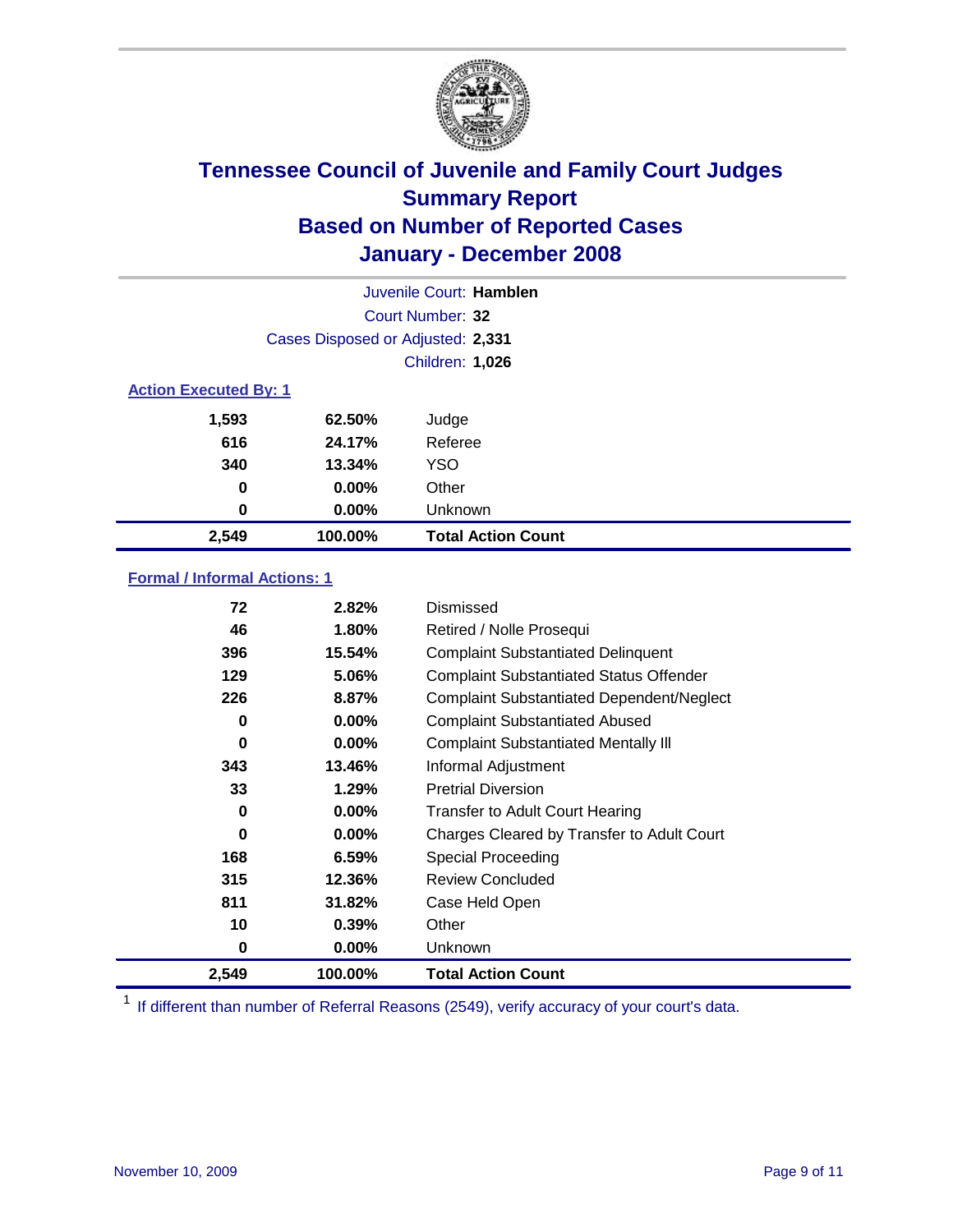

|                       |                                   | Juvenile Court: Hamblen                               |
|-----------------------|-----------------------------------|-------------------------------------------------------|
|                       |                                   | Court Number: 32                                      |
|                       | Cases Disposed or Adjusted: 2,331 |                                                       |
|                       |                                   | Children: 1,026                                       |
| <b>Case Outcomes:</b> |                                   | There can be multiple outcomes for one child or case. |
| 105                   | 1.95%                             | <b>Case Dismissed</b>                                 |
| 102                   | 1.90%                             | Case Retired or Nolle Prosequi                        |
| 12                    | 0.22%                             | Warned / Counseled                                    |
| 852                   | 15.85%                            | <b>Held Open For Review</b>                           |
| 136                   | 2.53%                             | Supervision / Probation to Juvenile Court             |
| 130                   | 2.42%                             | <b>Probation to Parents</b>                           |
| 0                     | 0.00%                             | Referral to Another Entity for Supervision / Service  |
| 53                    | 0.99%                             | Referred for Mental Health Counseling                 |
| 90                    | 1.67%                             | Referred for Alcohol and Drug Counseling              |
| 26                    | 0.48%                             | <b>Referred to Alternative School</b>                 |
| 1                     | 0.02%                             | Referred to Private Child Agency                      |
| 20                    | 0.37%                             | Referred to Defensive Driving School                  |
| 1                     | 0.02%                             | Referred to Alcohol Safety School                     |
| 105                   | 1.95%                             | Referred to Juvenile Court Education-Based Program    |
| 48                    | 0.89%                             | Driver's License Held Informally                      |
| 0                     | 0.00%                             | <b>Voluntary Placement with DMHMR</b>                 |
| 2                     | 0.04%                             | <b>Private Mental Health Placement</b>                |
| $\bf{0}$              | 0.00%                             | Private MR Placement                                  |
| 0                     | 0.00%                             | Placement with City/County Agency/Facility            |
| 0                     | 0.00%                             | Placement with Relative / Other Individual            |
| 138                   | 2.57%                             | Fine                                                  |
| 413                   | 7.68%                             | <b>Public Service</b>                                 |
| 45                    | 0.84%                             | Restitution                                           |
| 0                     | 0.00%                             | <b>Runaway Returned</b>                               |
| 26                    | 0.48%                             | No Contact Order                                      |
| 106                   | 1.97%                             | Injunction Other than No Contact Order                |
| 19                    | 0.35%                             | <b>House Arrest</b>                                   |
| $\mathbf{2}$          | 0.04%                             | <b>Court Defined Curfew</b>                           |
| 0                     | 0.00%                             | Dismissed from Informal Adjustment                    |
| 0                     | 0.00%                             | <b>Dismissed from Pretrial Diversion</b>              |
| 1                     | 0.02%                             | <b>Released from Probation</b>                        |
| $\mathbf{2}$          | 0.04%                             | <b>Transferred to Adult Court</b>                     |
| 0                     | $0.00\%$                          | <b>DMHMR Involuntary Commitment</b>                   |